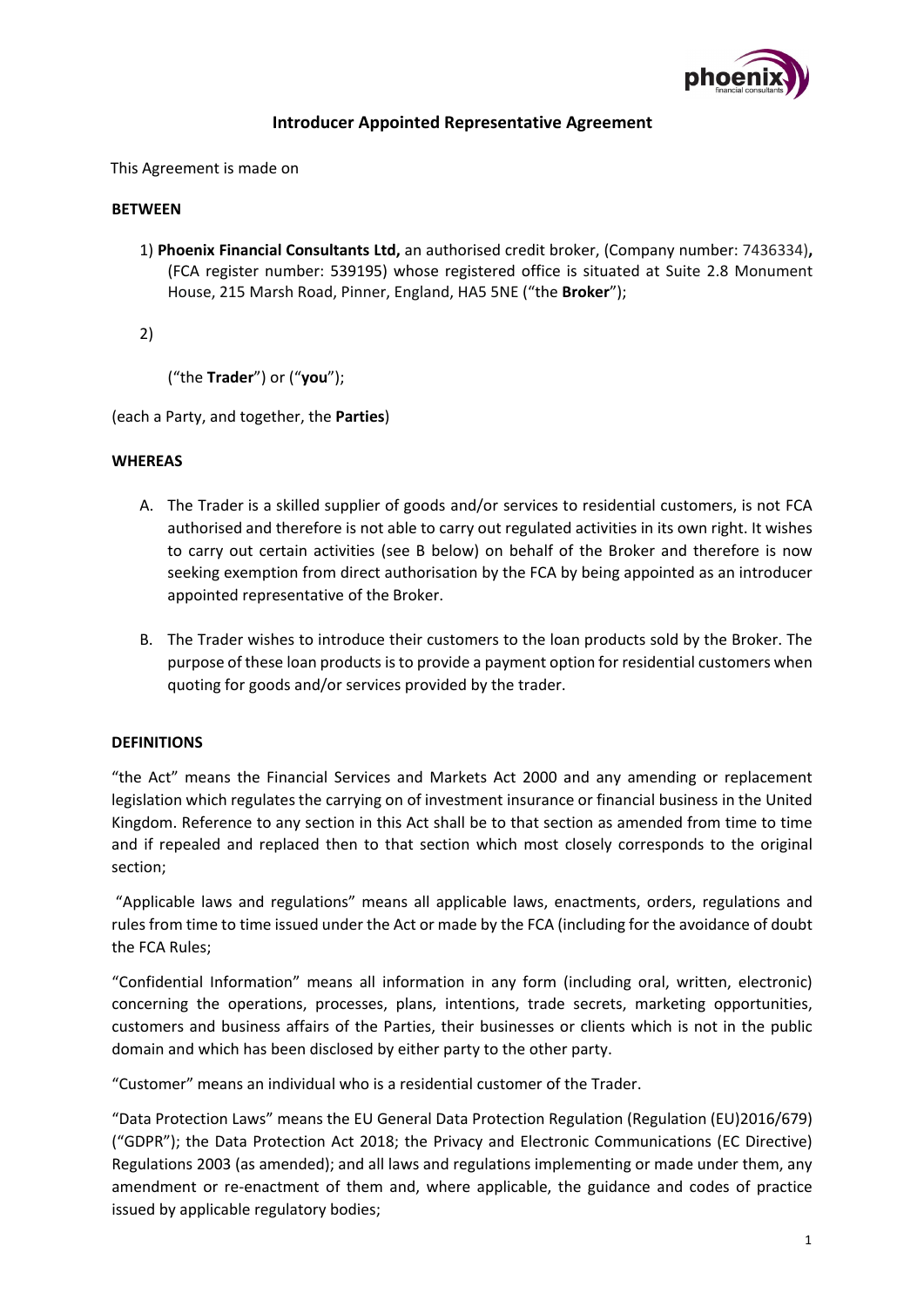

"FCA" means the Financial Conduct Authority and any successor regulator to it.

"FCA Rules" means the FCA's Handbook of Rules and Guidance as amended from time to time and all other rules, regulations, codes or guidance issued by FCA.

"Financial Promotion" means an invitation or inducement to engage in investment activity.

"Non-real time Financial Promotions" means a Financial Promotion that is not a real time financial promotion as defined in the FCA Rules.

"Vulnerable" customer is someone who, due to their personal circumstances, is especially susceptible to detriment or harm, particularly when a firm is not acting with appropriate levels of care. The vulnerability may be due to circumstances of mental health, eyesight, hearing, physical disability, language, bereavement, or financial circumstances.

### **APPOINTMENT AS INTRODUCER**

- 1. The Broker hereby appoints you to act as its Introducer Appointed Representative for credit broking only. The Broker accepts responsibility as principal for anything done or omitted by you in carrying on the activities contemplated in this Agreement, but for no other activities.
- 2. The commencement date of this Agreement will be the date you have been notified of your appointment by the Broker.
- 3. If there is any conflict or ambiguity between the above definitions and the definitions in the FCA Rules the latter shall prevail.
- 4. References to "you" in this Agreement includes your employees and sub-contractors.
- 5. The Broker shall register you with the FCA and perform such related notifications as are appropriate. You will not be permitted to engage in any activity under this Agreement at any time when you do not appear on the FCA register.

### **PERMITTED ACTIVITIES**

- 6. In accordance with the rules published by the Financial Conduct Authority (FCA) your appointment is limited to:
	- effecting introductions to the Broker using the quote system provided by the Broker;
	- distributing Non-real time Financial Promotions approved in advance by the Broker in writing which relate to products or services available from or through the Broker.
- 7. Nothing in this Agreement authorises you to undertake any regulated activity save as expressly permitted above.
- 8. All information regarding loan products shall belong to the Broker. For the avoidance of doubt, such loan product information does not include any pricing or other product-related information relating to the goods and/or services provided by the Trader or its affiliate to a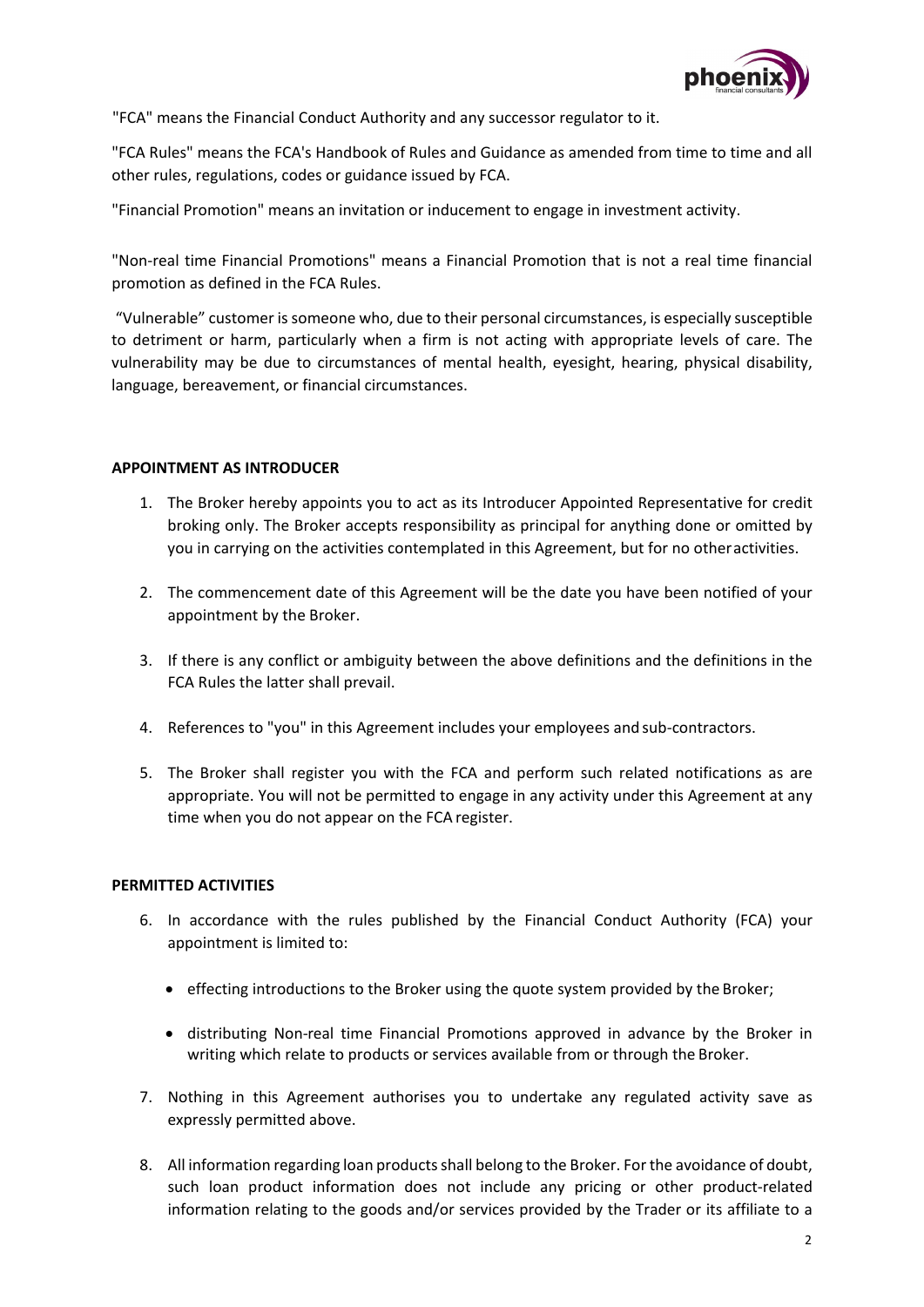

Customer in connection with the quote, which shall belong to the Trader. The Trader will treat all intellectual property rights in the loan product information as belonging to the Broker. Each party undertakes that it shall not divulge the other party's Confidential Information, intellectual property or any other information relating to this Agreement to any person other than to the Regulator and legal advisers. The Broker owns the copyright to this Agreement and any other documentation provided to you during the term of this Agreement.

### **OBLIGATIONS OF THE INTRODUCER**

- 9. The Trader shall on appointment and for the duration of this Agreement:
	- provide the Broker with all information and assistance required for the Broker to comply with FCA requirements in respect of the Broker's appointment of the Trader pursuant to this Agreement;
	- use all reasonable endeavours to ensure that all employees and sub-contractors conducting any regulated activity are appropriately skilled and trained to conduct the activity in a competent manner and in accordance with the requirements of the Training and Competence Handbook;
	- be of good repute and possess appropriate general, commercial and professional knowledge so as to be able to communicate accurately all relevant information regarding the proposed service to a Customer;
	- show utmost good faith towards the Broker and in all dealings for or on behalf of the Broker and not to act in bad faith towards, nor in any way to harm, the Broker or its interests;
	- pass to the Broker any information or benefit which the Trader receives on behalf of the Broker or its business or other interests;
	- observe, submit to, co-operate with or, as the case may be, perform such controls, checks, investigations, examinations, procedures, rules, codes and other measures and requirements as the FCA or the Broker or its other authorised representatives may from time to time reasonably require (including, without limitation, for the purpose of complying with any law or contract or the lawful request of any governmental, statutory, regulatory or judicial body);
	- subject to both Parties' compliance with Data Protection Laws, allow the Broker full rights of access to such records and staff as may be required by the Broker to audit the Trader in respect of the activities set out above;
	- at all times when appropriate, keep the Broker fully informed of the Trader's conduct of the affairs of the Broker and shall promptly provide such information and explanations as may be requested from time to time;
	- provide the Broker on each anniversary of the date hereof with a copy of its accounts;

10. In addition, The Trader agrees not to:

• commence any Regulated Activities until it is included on the FCA Register;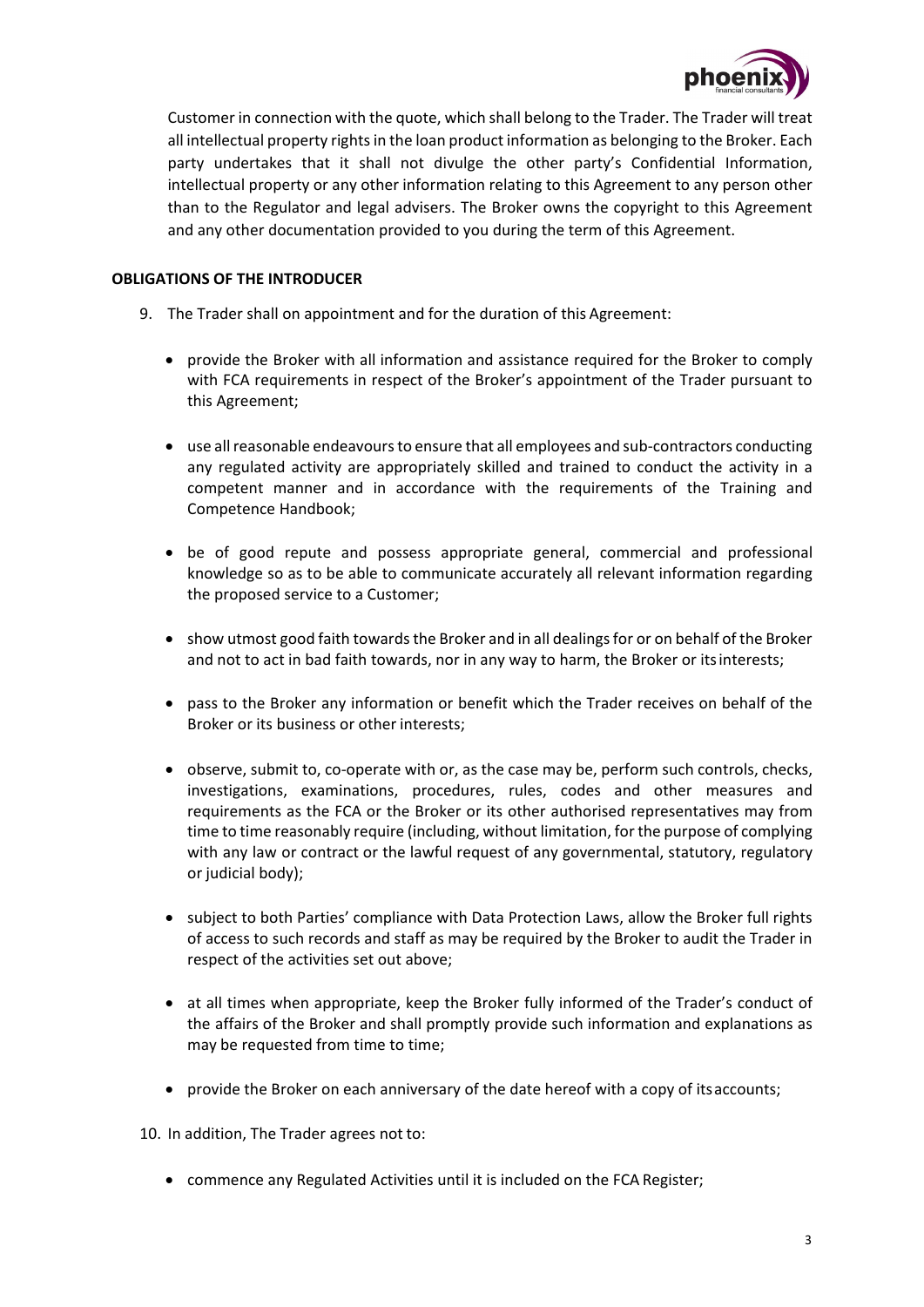

- make, receive or accept any secret profit, income or other benefit or inducement by virtue of, or in relation to, its engagement by the Broker;
- publish, issue or make any press releases, announcements, circulars or other literature in any form, name cards, letters or other stationery in relation to the Broker unless the same shall have been first approved in writing or provided by the Broker;
- amend or add to any advertisements, circulars or other literature approved by the Broker unless such amendment or addition has been first approved in writing or provided by the Broker;
- submit any forms or communicate with FCA in relation to its nomination as an introducer appointed representative and acknowledges that this it is the responsibility of the Broker to submit applications to the FCA for the approval of the Trader as an approvedperson;

## **GOOD REPUTE**

- 11. You must notify the Broker in writing as soon as reasonably practicable in the event that you or any of your directors, employees orsub-contractors are likely to be or have been (in the UK or any other country):
	- arrested, charged or convicted in connection with an offence involving fraud or other dishonesty; or under legislation relating to banking, building societies, companies, consumer credit, credit unions, friendly societies, industrial and provident societies, insolvency, insurance or other financial services;
	- convicted of any other crime punishable by a sentence of imprisonment;
	- served with i) notice of a petition for an order in bankruptcy or ii) an award of sequestration against him or iii) is otherwise insolvent or likely to become insolvent;
	- responsible for a material breach of the FCA Rules or those of another financialregulator;
	- involved in making arrangements with creditors with regard to private or business debts;
	- seeking appointment as an appointed representative of another Broker (providing details of the identity of the proposed principal and the business concerned as well as any subsequent change in the business notified); or
	- discovered to be disqualified from being employed or engaged in connection with investment business, or with certain kinds of investment business, under a disqualification direction.

### **USE OF BROKER QUOTING SYSTEM**

- 12. The Broker will provide you with access to a quoting system which will allow you to provide quotes to prospective Customers in electronic form. This quoting system must be used at all times when providing quotes for your services to prospective Customers.
- 13. You must notify the Broker in the event that you provide a quote to a customer that you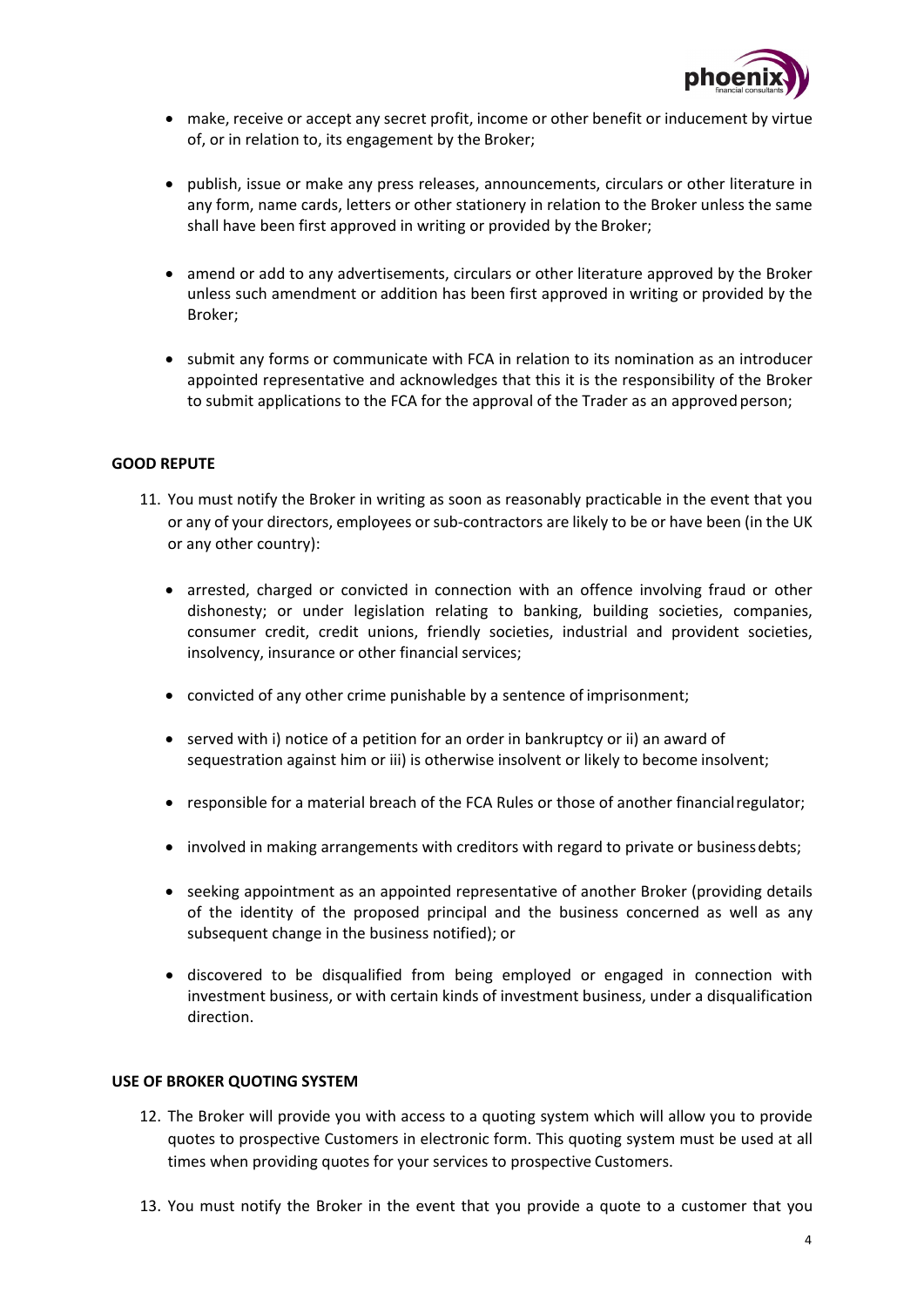

believe may be **vulnerable** (see definition of vulnerability of page 2). This will allow the Broker to ensure that any loan product taken out by that Customer is suitable forthem.

## **COMPLIANCE WITH BROKER PROCESSES**

- 14. You shall observe and comply with such policies, requests, directions and instructions as the Broker may lawfully and reasonably confer and impose on the Trader from time to time, including but not limited to those relating to sales, financial promotions, customer communication, complaints and dealing with Vulnerable Customers.
- 15. Only loan products previously agreed between the Broker and the Trader may be offered to Customers. No other consumer finance products may be offered without the permission of the Broker.
- 16. Amounts net of any subsidies will be remitted to the Trader's approved Company bank account within 3 business days of receipt of a satisfaction note from the relevant Customer. Satisfaction notes will be e-mailed to the Customer within one hour of the confirmation of job completion by the Trader on the Quoting System.

## **CUSTOMER COMPLAINTS**

- 17. You shall provide your customers with goods and/or services to a high standard of quality at all times. You shall take all reasonable steps to resolve any customer complaints to the customer's satisfaction.
- 18. You shall notify the Broker of any complaints you have received from Customers who have paid for your services using a loan introduced by the Broker – irrespective of whether the complaint is in relation to the loan or the home improvement services you have provided.
- 19. You shall co-operate fully with the Broker to investigate and resolve any Customer complaints which have been received by the Broker.

### **TERM AND TERMINATION**

- 20. This Agreement is for an initial period of 12 months. Thereafter, the Trader may choose to extend this Agreement by renewing their account at the end of the 12 month period. However, either party may terminate this Agreement with 30 day's notice at any point during the agreement.
- 21. This Agreement may be terminated by either Party immediately upon giving notice if the other Party becomes insolvent or an order has been made or a resolution passed for that Party's liquidation, administration, winding up, bankruptcy or dissolution), or if the Broker in its absolute discretion considers that you are no longer fit and proper.
- 22. The Agreement may be terminated by either Party immediately upon giving notice in the event of one or more serious breaches of this Agreement, the FCA Rules or the law, or if the other Party ceases to be FCA authorised.
- 23. Termination of this Agreement does not affect either Party's obligations under the Act or the FCA Rules nor does it end pre-existing obligations owed by one Party to the other.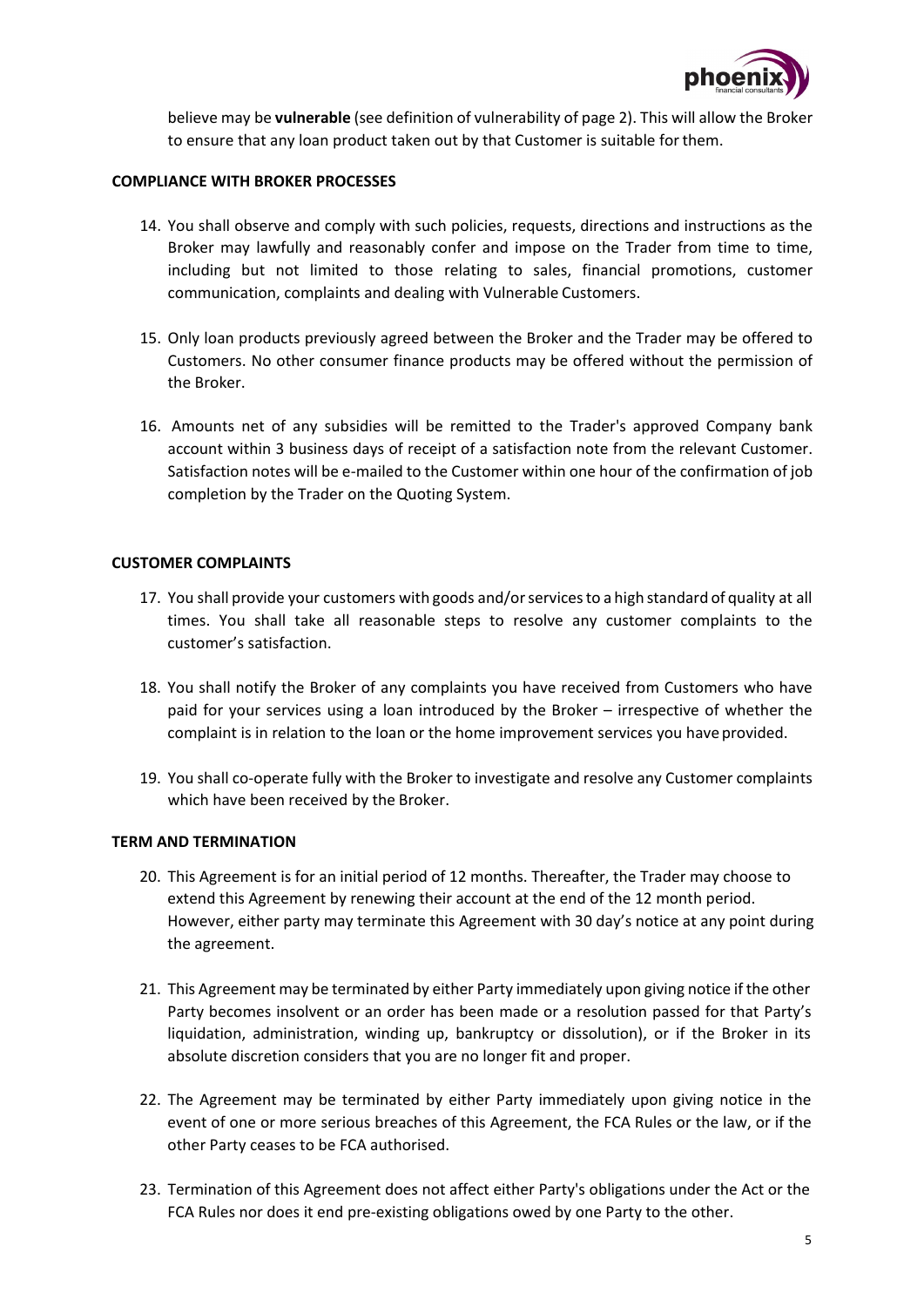

24. On termination of this Agreement for any reason, each Party shall deliver to the other Party all notes, memoranda, documents, books of account, correspondence and records of all and every description which relate to the affairs of the other Party and which are in its possession or at its disposal (whether or not the same were originally supplied by the other Party) and shall not use or disclose to any third party any Confidential Information which a Party has obtained under this Agreement.

#### **INDEMNITY**

25. You hereby agree to indemnify the Broker for any loss (including consequential loss) caused to the Broker by any action or inaction of you, your employees or sub-contractors in connection with your activities as a provider of goods and/or services to domestic customers.

#### **AUDIT RIGHTS AND ACCESS**

26. Both you, your employees, and agents agree:

- to produce to any person nominated by the Broker or the FCA (including the Broker's auditors) any documents, information or material concerning your compliance with this Agreement;
- to allow the Broker or the FCA access, with or without notice, at all reasonable times to your premises in relation to any matter pertaining to this Agreement;
- to co-operate fully with the Broker and with the FCA as long as you remain the Broker's Introducer Appointed Representative (and for a period of 3 years after the appointment ends or, in the case of the FCA, for as long as is necessary) in the investigation of any matters relating to business undertaken by you under this Agreement;

### **ANTI-BRIBERY**

27. The parties agree that Bribery, as defined under the Bribery Act 2010, is prohibited. It is therefore agreed that neither party will request, accept, offer or provide any payment or other advantage, to / from any person, which, in the absence of documentation to demonstrate otherwise, can be perceived as capable of influencing any person connected with the activities of either party to act improperly in contravention of the Bribery Act 2010. It is also agreed that neither party will offer or provide payments or any other advantage to a government official or worker, in any country, with the intention to influence such official or worker in their capacity as such, and to obtain or retain a business advantage.

#### **INTRODUCER ON-BOARDING PROCESS**

28. You agree that the Broker may request personal references, credit checks and criminal records bureau checksif necessary to comply with FCA rules. This data will be held by the Broker either in electronic or paper form. The Broker will abide by Data Protection Laws at all times. The information collected pursuant to this clause will be kept confidential at all times and will only be shared with others where specifically required by law.